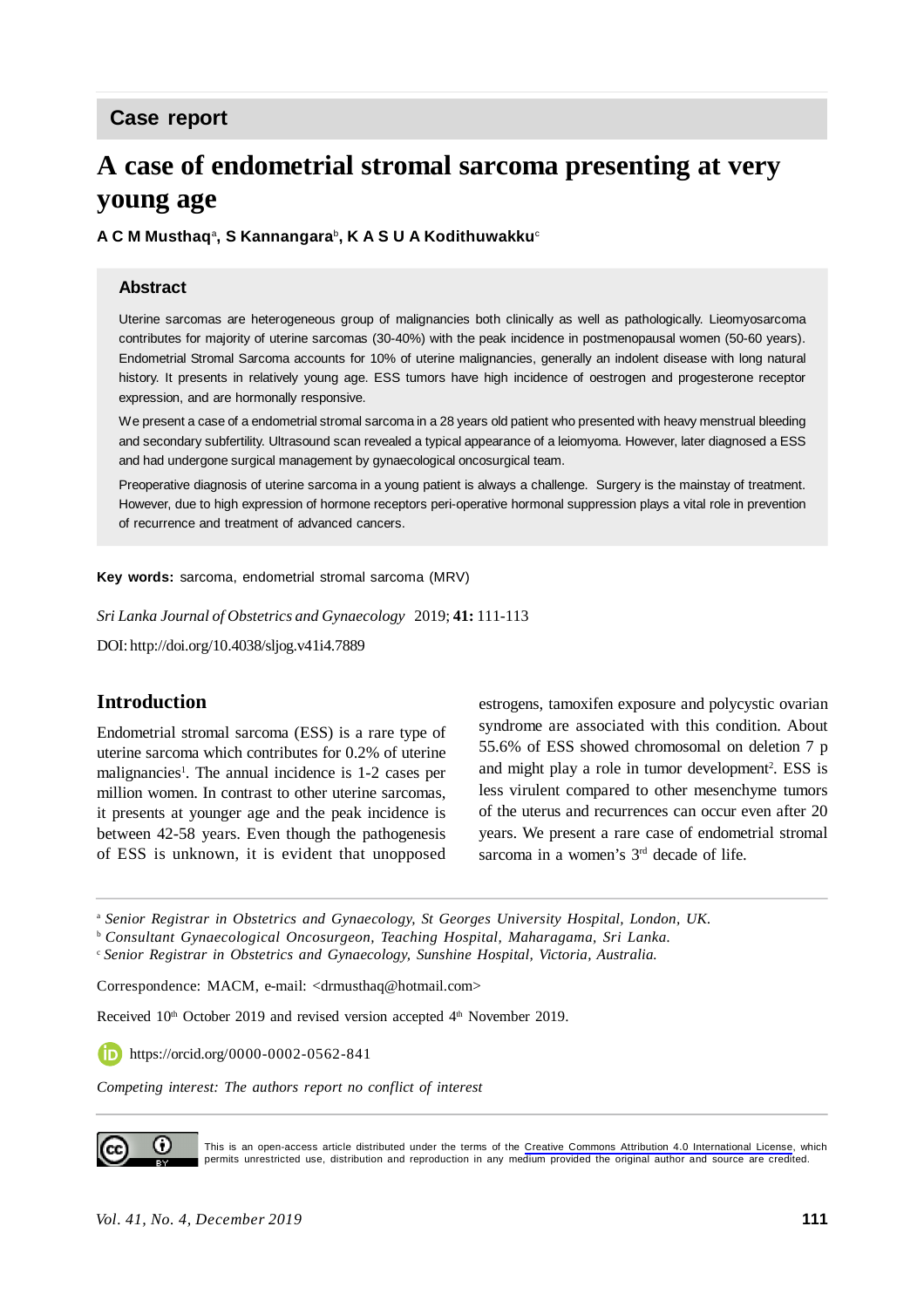#### **Case**

A 28 years old mother of 1 child previously healthy lady presented to us with secondary sub fertility for 3 years duration. She also complains of 3 months history of heavy menstrual bleeding. Her cycles are regular (28 days) but duration bleeding had increased from 3 to 7 days, bleeding significantly affected her quality of life. She was treated with mefenamic and tranexamic acid by a General Practitioner and did not respond to treatment.

On examination she was pale, abdominal and pelvic examination revealed a 12 weeks size firm tender uterus. Transvaginal examination showed anterior wall well circumscribed 5 cm size hypoechogenic lesion with increased vascularity. The endometrial cavity was distorted but morphology of endometrium was normal. A radiological diagnosis of sub mucosal fibroid was made and proceeded with myomectomy. However, during surgery highly vascular uterus was found and myometrium was very fragile without a tissue plane, and wedge biopsy was taken for histology from anterior wall of uterus. Bilateral ovaries, pelvic side wall and omentum were normal.

Histology revealed and a low grade endometrial stromal sarcoma. Patient was referred to national cancer unit. After multidisciplinary team discussion she had undergone total abdominal hysterectomy, bilateral salphingo oopho-rectomy and pelvic node dissection and planned for post-operative chemo therapy.



• Pelvic ultrasound scan with doppler studies are inconclusive, mostly diagnosed as adenomyosis or leomyoma. Endometrial biopsy may be helpful if tumor involved the endometrium.



• Histologically, ESS shows well-differentiated endometrial stromal cells with mild nuclear atypia and typically invade the lymphovascular spaces of the myometrium. Necrosis of tumour cell is rare.

## **Discussion**

The classic presentation of ESS is with abnormal uterine bleeding and can present with pelvic pain or dysmenorrhea. Preoperative diagnosis of endometrial stromal sarcoma is still being a challenge to gynaecologist. Pelvic ultrasound scan with doppler studies are inconclusive, mostly diagnosed as adenomyosis or leiomyoma. Endometrial biopsy may be helpful if tumor involved the endometrium.

MRI is helpful to differentiate between the uterine masses. MRI features include bands of low-signal intensive areas within the myometrium or extension of lesion into adjacent structures such as fallopian tubes, ovaries or along the blood vessels<sup>3</sup>. However, the definitive diagnosis of ESS can only be made by histological assessment.

According to WHO 2003 classification endometrial stromal tumor is classified in to main 3 types based on nuclear pleomorphism and necrosis. The subtypes are a) endometrial stromal nodule, (b) low-grade endometrial stromal sarcoma, (c) undifferentiated endometrial or uterine sarcoma.

Surgery is the mainstay of treatment as for any other sarcoma, which includes total abdominal hysterectomy and bilateral salphingo oophorectomy<sup>4</sup>. Role of lymphadenectomy is controversial. As immunohistochemical studies reveal rich expression of hormone receptors (oestrogen and progesterone) post-operative hormone replacement therapy is contraindicated.